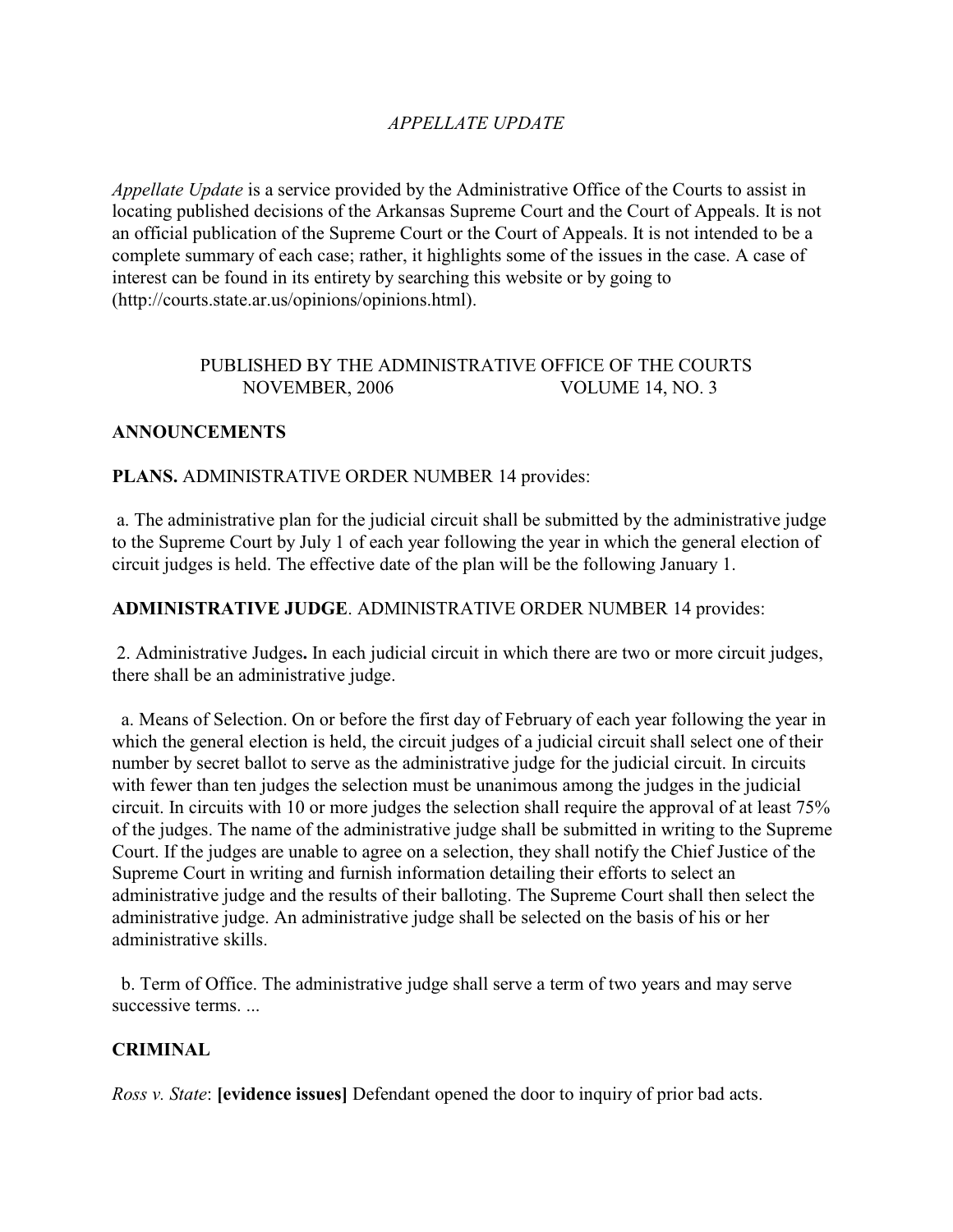Defendant failed to show that communications to his pastor were in the pastor's role as a spiritual advisor or in confidence as opposed to merely encountering a friend at a bar. Marital privilege was waived by Defendant's voluntary disclosure of a significant part of any confidential matter. (Switzer, D.; CACR 05-1378; 11-1-06; Bird)

*Anderson v. State* : **[evidence in jury room/Davlin case]** A taped statement that was played at trial and admitted into evidence was sent to the jury room with other exhibits after the jury had requested another document. This did not constitute a violation of Ark. Code Ann. 16-89-125(e) because the jury received an admitted exhibit where there was no danger of additional evidence being introduced by giving the exhibit to the jury during deliberations. This incident under the circumstances did not constitute a critical stage requiring that the defendant and counsel be present. There was nothing in this case to indicate that the defendant would suffer any prejudice by the replaying of the tape. **[victim impact statements]** Defendant's challenges to the use of victim impact statements are without merit. (Hudson, J.; CR06-29; 11-2-06; Hannah)

*Russell v. State*: **[theft/value]** In a theft by receiving case, the sales tax paid on an item is not included when determining the value of the item. (Sims, B.; SCCR 06-180; 11-2-06; Glaze)

*Tate v. State*: **[prior acts]** Evidence of Defendant's previous intentional discharge of the murder weapon in the manner presented was relevant to show a lack of mistake or accident in connection with the incident at trial. (Switzer, D.; SCCR06-84; 11-2-06; Dickey)

*White v. State*: **[rape-shield law/child victim]** Father was charged with rape of two daughters. Court properly excluded the evidence of acts of the two victims with other children. **[evidence]** Evidence that the defendant had an erection during a supervised visitation in which he was watching his daughters performing dance and cheerleading routines was admissible. Also, evidence of previous physical abuse of the two was admissible. (Clinger, D.; SCCR 05-1407; 11- 2-06; Gunter)

*Casey v. State*: **[search]** Traffic stop was not pretextual and there was no improper inventory search of the vehicle. (Shirron, P.; CACR 06-120; 11-8-06; Hart)

*Strong v. State*: **[possession]** Evidence was sufficient to support a finding that defendant had the intent to possess and deliver the specified amount of cocaine. (Pope, S.; SCCR 05-1414; Gunter)

*Noble v. Norris*: **[habeas]** Trial court did not exceed its jurisdiction by conducting court and accepting a plea on a Sunday. (Jones, B.; SCCR 04-524; 11-16, 06; Corbin)

*Gaye v. State*: **[evidence]** Substantial evidence supported verdict and jury did not resort to speculation and conjecture. (Langston, J.; SCCR 06-629; 11-16-06; Glaze)

*Winston v. State*: **[aggravated robbery]** Aggravated robbery requires evidence of the use or threatened use of physical force with the intent to commit a theft, but no actual transfer of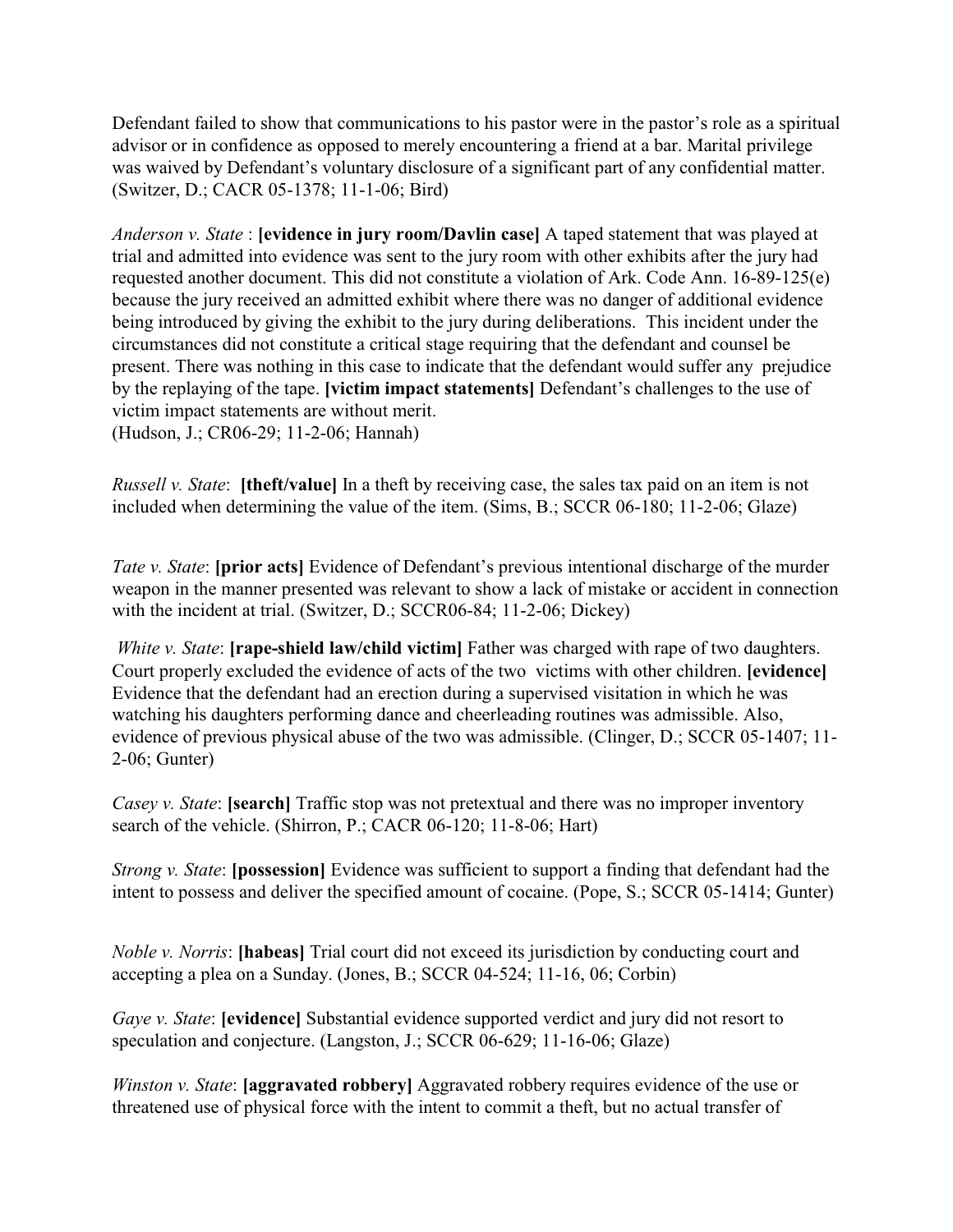property needs to take place for the offense to be complete. (Langston, J.; SCCR 06-596; 11-16- 06; Imber)

*Buford v. State*: **[credibility]** Court erred in failing to sustain objection when prosecutor elicited opinion testimony about the victim's credibility, but the error was harmless. (Thomas, J.; SCCR 05-1233; 11-16-06; Imber)

*Loar v. State*: **[felon in possession]** Defendant signed the ticket to pawn a gun. The ticket constitutes evidence that he constructively possessed the firearm. (Hanshaw, L.; SCCR 06-822; 11-30-06; Glaze)

*Flanigan v. State*: **[suppression of statement]** Defendant was "seized" within meaning of Fourth Amendment when she was told that she was not free to leave the remote crime scene, but the seizure was not unreasonable in light of the circumstances. Later, the defendant was interviewed at the police station, but the evidence does not support her contention that she was "detained." To the contrary, it appears that she was free to leave at any time. **[miranda]** At the time of the statement in question, Defendant was not in custody and Miranda warning was not required. At time of subsequent statement, she was not impaired and voluntarily waived her rights prior to the making of the statement. With respect to another statement, it was not rendered involuntary because of the period of time between the Miranda warning and the time the statement was made. Her alleged request for counsel was equivocal and the police did not violate a legitimate request. **[Witness]** Defendant wanted to call a witness who was also charged in the crime and the witness indicated that she would invoke her Fifth Amendment right. A witness invoking her constitutional right cannot be compelled to be a witness, and the state cannot be compelled to grant immunity to the witness. **[replay of taped statement in jury room]** Tape was admitted into evidence and its replaying did not create a danger of additional evidence being introduced by giving the exhibit to the jury during deliberations. Under these facts, the playing of the tape did not constitute a critical stage of the criminal proceedings. (Boling, L.; SCCR 06-88; 11-30-06; Hannah)

# **CIVIL**

*Aon Risk Services v. Mickles*: **[deceit]** Elements of a cause of action for deceit were supported by the evidence. **[contribution]** Evidence does not support that defendants were joint tortfeasors in causing the same injury. One defendant was found liable for outrage and bad faith and the other for outrage and deceit. Thus a judgment was obtained against the appellee on a distinct tort for which no recovery was had against the other defendant. Court cannot determine whether the award was compensation for the same injury. **[punitive damages]** Appellate court reduced the amount of punitive damages because of the ratio to the compensatory damages. (Piazza, C.; CA 05-1397; 11-1-06; Robbins)

*Estes v. Merritt:* **[restrictive covenants]** Restrictions in plat are ambiguous. Since there are no restrictions clearly applicable to the property, they cannot be given effect. (Weaver, T.; CA 06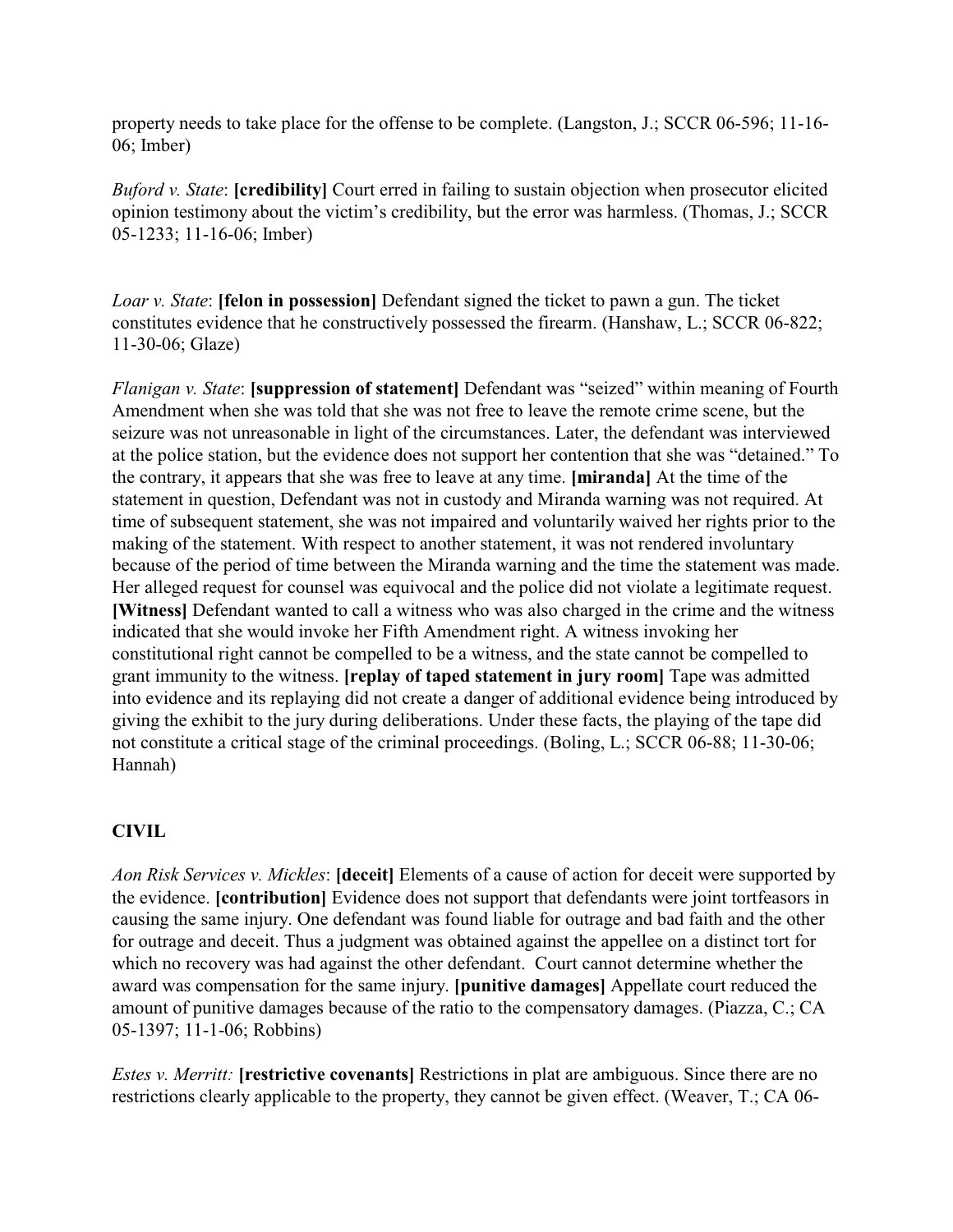288; 11-1-06; Bird)

 *Downen, Admin. v. Redd:* **[spoliation]** Court refused to recognize a tort for intentional thirdparty spoliation. (Patterson, J.; SC 06-456; 11-2-06; Glaze)

 *Sanford v. Belle:* **[rule 11]** Purpose of sanction is to deter litigation abuse -- not to make the other attorney whole. Court did not err in awarding sanctions in amount less than the motion requested. (Bogard, D.; SC 06-306; 11-2-06; Gunter)

*Lamb v. Johnston*: **[final order/property description]** There was not a final appealable order in this prescriptive easement case because of the lack of a property description**.** (Phillips, G.; CA 06-365; 11-8-06; Crabtree)

*Carter v. Georgia Pacific*: **[work. comp]** Circuit court lacked jurisdiction to determine whether employees' injuries were covered by Workers' Compensation Act. (Pope, S.; SC 05-1250; 11-9- 06; Hannah)

*Simes v. Crumbly*: **[elections]** Phillips County – not Pulaski – was the proper forum to file postelection contest. (Gray, A.; SC 06-1121; 11-6-06; Hannah)

*Willis v. Crumbly*: **[elections]** The office of state senator is not a "state office." This suit involves post-election issues, such as fraud; not issues of eligibility. (Simes, L.; CS 06-1147; 11- 6-06; Brown)

*Downing v. Lawrence Hall Nursing Center*: **[final order]** The order dismissing the action was silent as to the John Doe defendants; therefore it was not an appealable order. (Erwin, H.; SC 06- 176; 11-16-06; Corbin)

*Perry v. Baptist Health:* **[attorney fees]** Defendant's assertion of an unsuccessful counterclaim does not necessarily preclude its classification as a prevailing party on the plaintiff's claim. (Moody, J.; SC 06-599; 11-16-06; Dickey)

*McGhee v. State Board of Collection Agencies*: **[illegal exaction]** Based upon dueling summary judgment motions, the Board presented unrefuted evidence that funds generated from tax dollars or otherwise arising from taxation are not used to fund the Board in any manner. **[exhaustion of remedies]** Trial court should have heard plaintiff's declaratory judgment claim; claim did not have to first be raised before the Board. (Sims, B.; SC 06-381; 11-16-06; Corbin)

*Williams v. Wayne Farms*: **[Arkansas employment security law]** Statute permitted the transfer of a predecessor employing unit's experience rating to a successor employing unit. (Sullivan, T.; SC 06-571; 11-16-06; Imber)

*Great Lakes Chemical v. Bruner:* **[oil and gas commission]** Commission had subject matter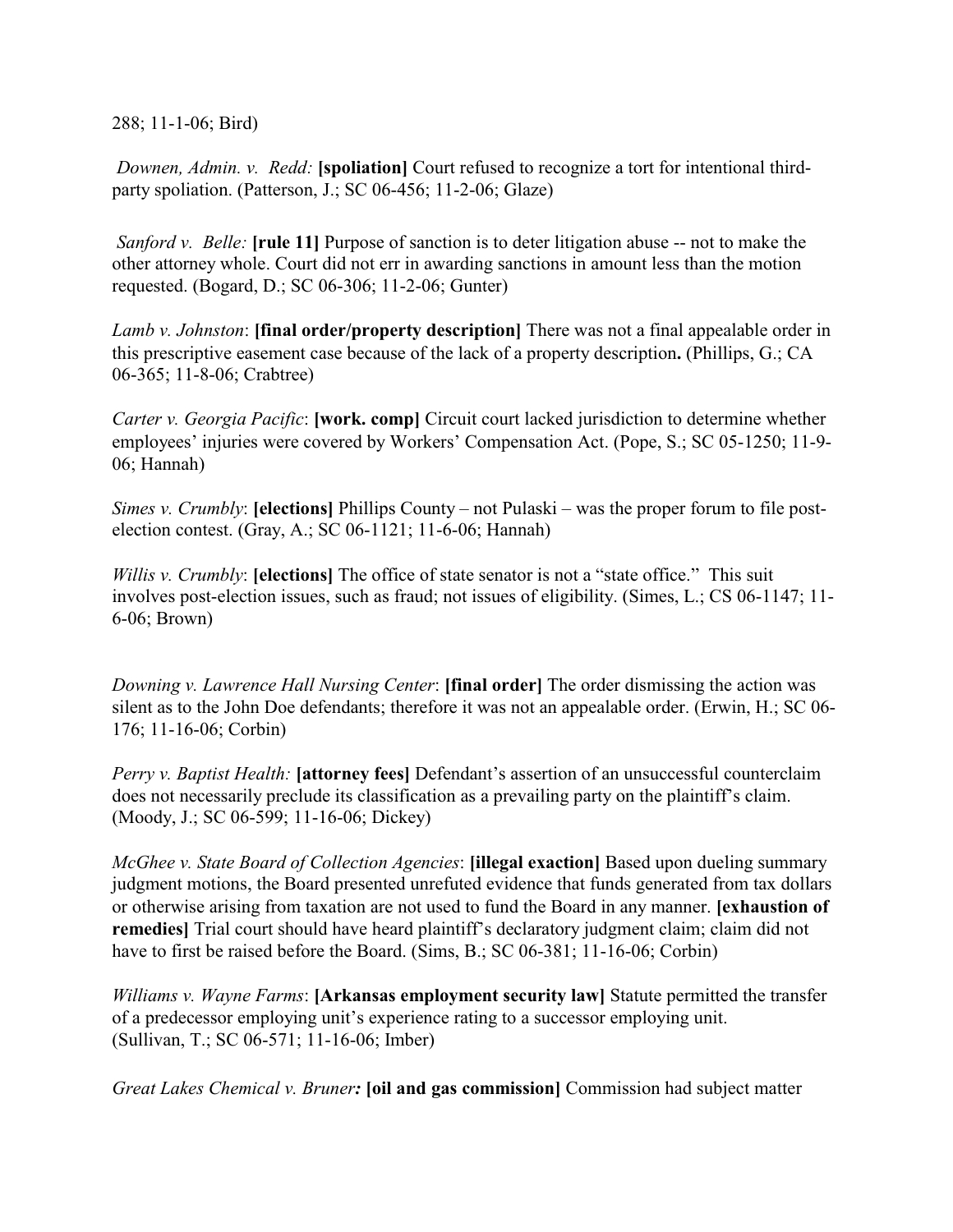jurisdiction to decide the cost-assessment issue. The court's review of the Commission's decision was properly limited to the record created before the Commission and new evidence was not admissible before the circuit court. (Anthony, C.; SC 06-73; 11-16-06; Brown)

*Sims v. Fletcher*: **[appealable order]** An order that fails to address a counterclaim is not a final order. (Fox, T.; SC 06-463; 11-30-06; Corbin)

*Parker v. Johnson*: **[homestead exemption]** Party abandoned his homestead; therefore, homestead exemption was not applicable and judgment liens attached to the property. (Guthrie, D.; SC 06-606; 1-30-06; Dickey)

*Williams v. Brushy Island Water Authority*: **[receivership]** There is no authority requiring the court to hold an evidentiary hearing in order to appoint a receiver. The court did not abuse its discretion in appointing a receiver nor in the receiver that it chose to appoint. (Moody, J.; SC 06- 126; 11-30-06; Gunter)

## **DOMESTIC RELATIONS**

*Luanne K. Bobo Uttley v. Christopher Allen Bobo*: **[child custody; UCCJEA; child support]** The trial court had sufficient bases to retain jurisdiction of the custody case under the UCCJEA, even though the mother and children had not lived in Arkansas for over five years and had not lived in the United States for over four years. The children's father remains in Arkansas and the children are here during visitation. The trial court has exclusive, continuing jurisdiction under the Act, so the trial court exercised sound discussion in assuming jurisdiction. On the issue of whether Arkansas is an inconvenient forum under the UCCJEA, the Court found no abuse of discretion, noting the father's presence in the state, the children's visitation in the state, and that the Arkansas court is familiar with the case, as the parties have been before it since before the divorce decree was entered in June, 2000. The Court also affirmed the trial court's decision regarding child support. (Thomas, J.; No. CA06-443; 11-15-06; Gladwin)

*Tammy Cranston v. Timothy Carroll*: **[child custody–change of custody]** The Court of Appeals affirmed the trial court's order changing custody of the parties' daughter from the mother to the father. The Court outlined the mother's actions that provided a basis for the trial court's finding of changed circumstances and its finding that the appellant mother lacked credibility. The Court noted that it was troubled by the appellee father's apparent drug usage, but said that, considering all the evidence, it did not find the trial court's findings clearly erroneous. The Court said it had recognized in a previous opinion that a trial court's best-interest determination may not always provide a flawless solution where placement with either parent may not be ideal. (Keaton, E.; No. CA06-209; 11-15-06; Crabtree)

*Bruce Kuchmas v. Deborah Kuchmas***: [divorce; alimony]** The Supreme Court affirmed the trial court's award of \$100/month alimony to the appellee wife, finding that the court did not abuse its discretion in making the award. (Spears, J.; No. SC06-92; 11-16-06; Glaze)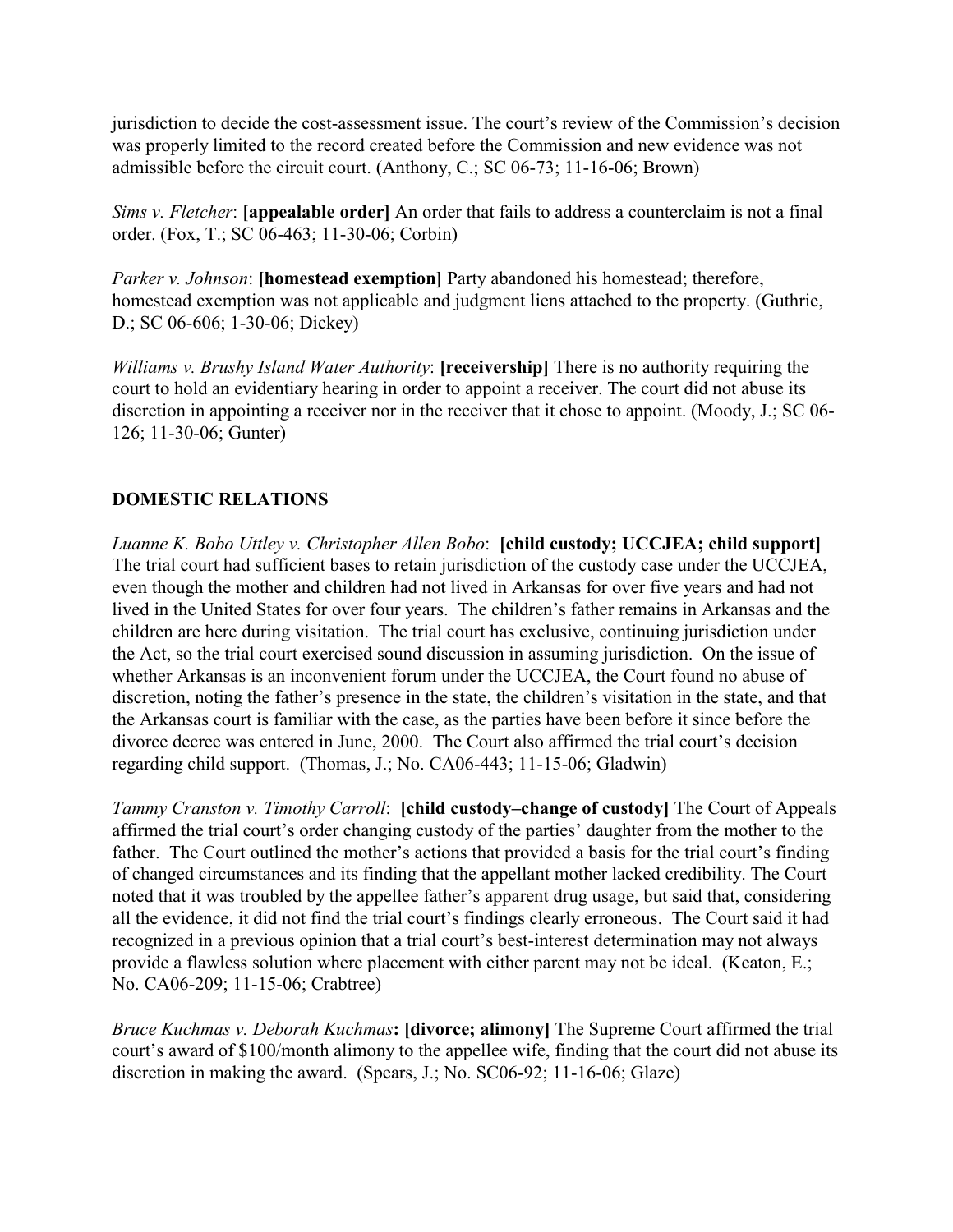*Gregory Harris v. Stacey Harris Grice*: **[child custody–change of custody]** The Court of Appeals found that the trial court had clearly erred in denying a change in custody from the appellee mother to the appellee father, particularly in light of the trial court's statement that the appellant had raised important matters that the court expressly found to be true. The Court said that it found a change in custody to be clearly warranted by changed circumstances and to be manifestly in the child's best interest. (Kilgore, R.; No. CA06-160; 11-29-06; Pittman)

*Andrea Dawn Henley v. Mark B. Medlock*: **[child custody–change of custody]** The trial court changed custody of the children from the appellant mother to the appellee father based solely on the stated preferences of the two children, despite the court's finding that no material change in circumstances had occurred. The Court of Appeals noted in reversing that, although the statute permits a court to consider the preferences of a child when making a determination regarding a child's best interest, the court must first determine the threshold issue of whether a material change in circumstances has occurred since the last order of custody. Here, that threshold requirement was not met. (Spears, J.; No. CA06-418; 11-29-06; Crabtree)

*Michelle Kelly Hill v. James Edward Kelly, III*: **[child support]** Supreme Court affirmed the trial court's modification of child support with one change. The trial court had credited the appellee father for all orthodontic expenses against a child-support arrearage. The Supreme Court said the offset should have been one-half the amount, since all medical, dental, and orthodontic expenses are to be equally divided between the parents. The Court discussed Administrative Order No. 10 in some detail. (Hewett, M.; No. SC06-83; 11-30-06-Gunter)

## **PROBATE**

*In the Matter of the Estate of Harold E. Keathley, Deceased, et al. v. Harold K. Keathley, et al.*: **[estates; illegitimates; pretermitted child; summary judgment]** An illegitimate, pretermitted child can inherit only as he would under the law of descent and distribution, as set out in Ark. Code Ann. 28-9-209(d). Under that provision, Appellant Robert Shelton's claim was time barred. Because the statute had run, the trial court granted summary judgment to Kelton Keathley, the named executor under the will. Because Shelton was never recognized as the decedent's legitimate son, no genuine issues of material fact existed. Also, because Shelton was not an heir, Kelton Keathley had no duty to inform him of the decedent's death or to give him any notice. As the named executor in the will, Kelton had no duty to deliver the will to the court because he had statutory authority to have the will in his possession. Shelton was not an "interested party" within the Probate Code because he has never been declared a legitimate heir. The Supreme Court affirmed. (Mills, W.; No. SC06-633; 11-2-06; Corbin)

*Paula Jane Stewart v. Paula Sue Combs, Executrix*: **[postnuptial agreement]** Case of first impression in Arkansas involving the validity of a postnuptial agreement, which the parties entered into about two years after they married. The decedent husband's attorney prepared the document; appellant wife did not consult a separate attorney. After the husband's death, the appellant was denied any interest in his estate. She testified that she thought that the agreement meant that if both she and her husband died, or if they were divorced, their respective family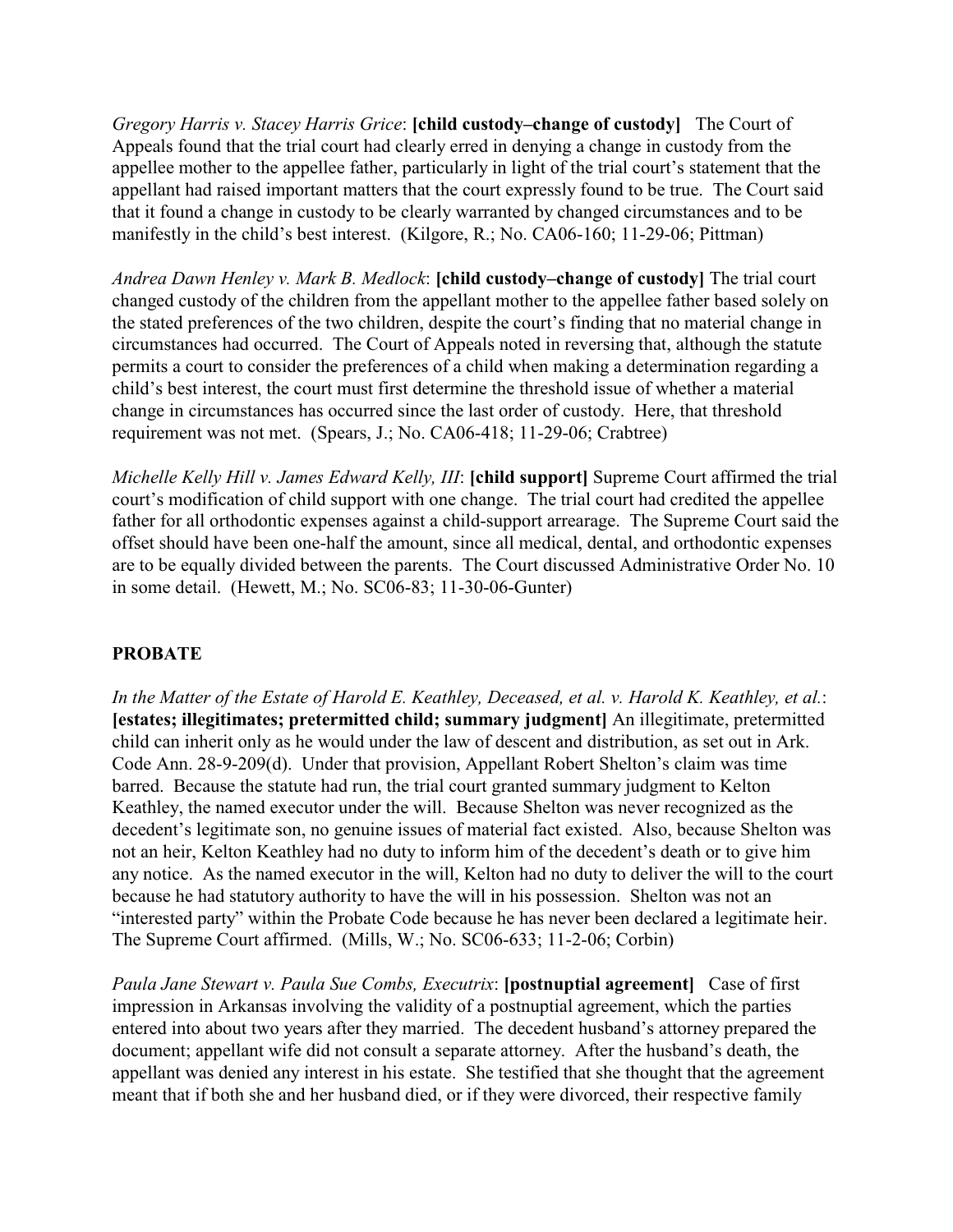lands would revert back to their families. The trial court found the postnuptial agreement valid and denied the appellant any interest in the estate of her husband. Appellant claimed on appeal that the postnuptial agreement was invalid and unenforceable to deprive her of any interest in the estate of her deceased husband. One issue she raised was whether the decedent's attorney was required by law to inform her that she should consult her own attorney before entering into the agreement, a requirement of the Arkansas prenuptial statute, Ark. Code Ann. § 9-11-206 (Repl. 2002). The Supreme Court affirmed, finding that the Code provision in question concerns only prenuptial, not postnuptial, agreements. The Court found that principles of contract law should be applied to determine the validity of a postnuptial agreement, and that no evidence was shown of fraud or misconduct in the formation of the agreement. The Court found mutual the parties' waiver and release of dower, curtesy, homestead, and statutory allowance. The agreement clearly set out what each party was relinquishing. Had the appellant wife died first, the husband would have had no claims against her estate. In addition, no evidence indicated that the husband failed to make a full disclosure of his assets. The Court found that the parties' mutual release was adequate consideration to support the postnuptial agreement. Therefore, the trial court did not clearly err in concluding that the agreement was fair, equitable, and supported by consideration. The decision was affirmed. (Guthrie, D.; No. SC06-41; 11-16-06; Dickey)

## **JUVENILE**

*Harwell-Williams v. Arkansas Dep't of Human Servs.* **[Adjudication/Permanency Planning]** The Court of Appeals certified this case to determine if the trial court had jurisdiction to hold an additional hearing subsequent to the filing of a notice of appeal and the lodging of the a trial transcript. The court removed custody of two of appellant's children in a FINS case and placed them in DHHS custody in April 2004. Due to appellant non-compliance, DHHS requested a change of the goal of reunification to termination and filed a petition for dependency-neglect in April 2005. In May 2005, the trial court entered an adjudication and permanency planning order finding the children dependent-neglected. One of the children was placed with her father and her case was closed. The other child's (CH) goal was changed to termination with a goal of adoption and the court retained jurisdiction.

In August 2005, appellant filed a notice of appeal of the May order and in December 2005 the trial court entered a termination of parental rights order as to CH. Appellant did not appeal the TPR order. Rule 2(c)(3) of the Arkansas Civil Rule of Appellate Procedure details what orders are final appealable orders in out-of-home placements. There was not a final order for CH at the permanency planning hearing. Ark. Code Ann. §9-27-343(c)(Supp. 2005) provides that "pending any appeal from an out-of-home placement the juvenile division of circuit court retains jurisdiction to conduct further hearings."

Appellant also argues that the d-n petition was untimely since the children had been out of her home for more than one year before the d-n petition was filed. The Court found that to hold that a court must find that a child is at substantial risk of harm on the day of adjudication would mandate that no child could be found dependent-neglected after being placed in DHHS custody and that would be an absurd result that defies common sense.